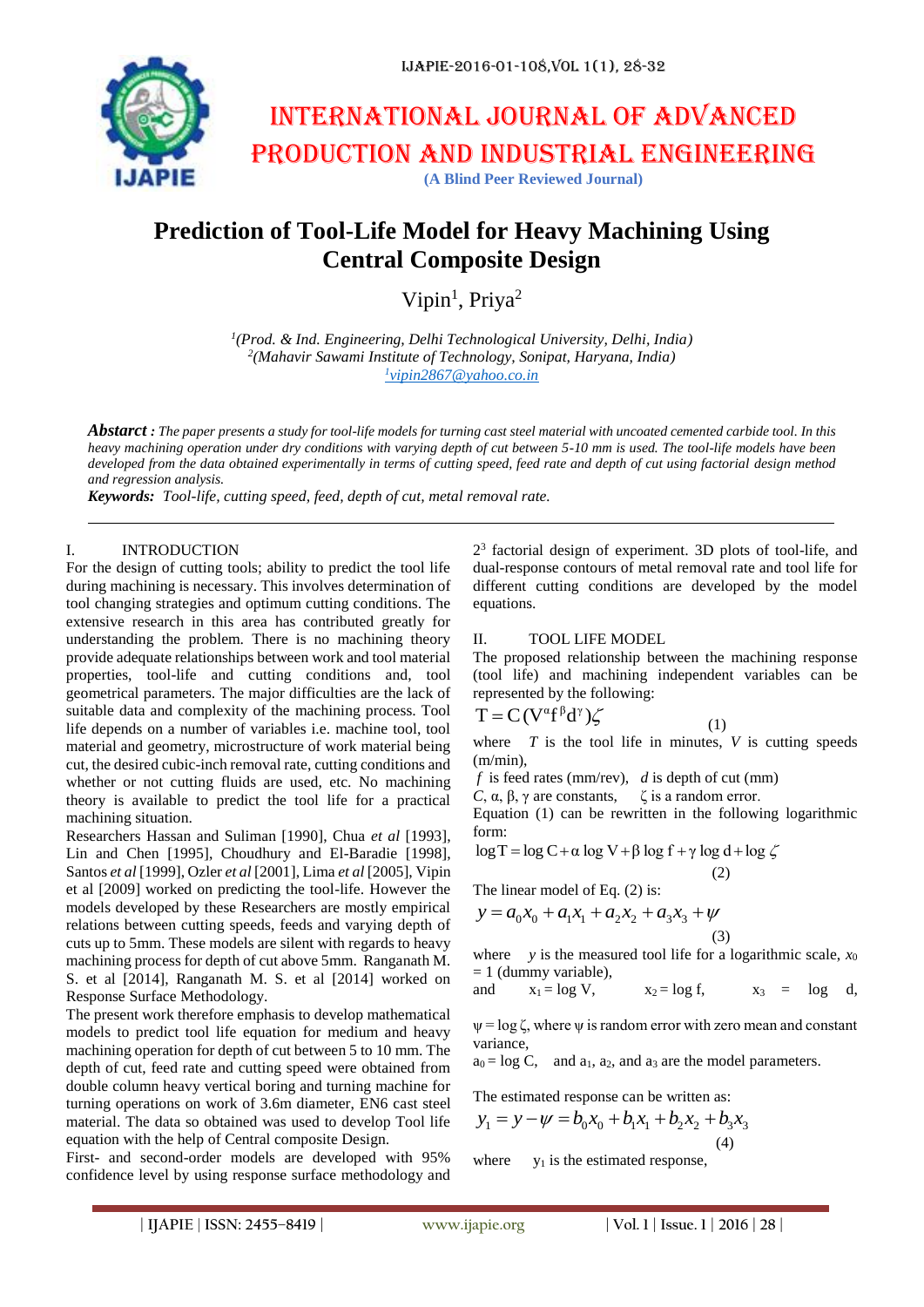and b<sub>0</sub>, b<sub>1</sub>, b<sub>2</sub>, and b<sub>3</sub> are estimates of  $a_0$ ,  $a_1$ ,  $a_2$ , and  $a_3$ respectively.

The Quadratic model for machining response (tool life) is expressed as:

$$
y_1 = y - \psi = b_0 x_0 + b_1 x_1 + b_2 x_2 + b_3 x_3 + b_{11} x_1^2
$$
  
+ 
$$
b_{22} x_2^2 + b_{33} x_3^2 + b_{12} x_1 x_2 + b_{13} x_1 x_3 + b_{23} x_2 x_3
$$
  
........(5)

Equation (5) is useful when the two-way interactions between V, f, and d are significant for second-order effects.

The parameters of Equations (4) and (5) have been estimated by the regression analysis as per the scheme given below in Fig. 1.



Fig. 1. Program for processing data vector in regression analysis [Vipin and Kumar, 2009]



Fig.2. Representation of  $2<sup>3</sup>$  Central design

# III. EXPERIMENTAL SETUP

The first-order model was developed by an experimental design consisting of 12 experiments. Twelve experiments constitute Eight experiments  $(2^3$  factorial designs) and Four experiments (an added centre point repeated four times) as shown in Fig.2. This was done to predict the 'b' parameters as

used in the Equation (4). The blocks provide the confidence interval of the parameters and help in the analysis of variance. A second-order model is developed by adding six augment points to the factorial design. Depending on the capacity of the machine, an augment length of  $\pm 1$  was chosen. The augment points consist of three levels for each of the independent variables denoted by -1, 0, 1. These six experiments were repeated twice to develop the second-order model. The resulting 12 or 24 experiments form the central composite design Fig. 2 shows 2<sup>3</sup> designs. (Vipin *et. al.* [2009])

Double column heavy vertical boring and turning machine was used to perform the experiment with a 125 hp motor shown in Fig. 3. The machine has the capability to accommodate up to 4m diameter and height up to 6m length. The present investigation was carried out on the work piece of 3.6m diameter and height of 5m. The cutting tool used was a P-40 uncoated cemented carbide insert (SNMA 25 07 24) with tool holder (PSBN 50, 50 T 25). The work piece material was cast steel (EN 6).

The experimentation was performed using cutting tool having fresh cutting edge each time under dry cutting. As the cutting edge of the insert had worn out, machine was stopped. The time of wear of cutting tool was recorded accordingly. The time between two successive tool failures and of each cut was recorded for further investigation.



Fig.3. Double Column heavy vertical Boring and Turning Machine

Table 1. Levels of independent variables

| Level               | Low | Medium | High |
|---------------------|-----|--------|------|
| Coding              |     |        |      |
| Cutting speed       | 75  | 90     | 105  |
| $(m/min)$ V         |     |        |      |
| Feed (mm/rev) f     | 0.6 | 0.8    | 1.0  |
| Depth of cut (mm) d |     |        |      |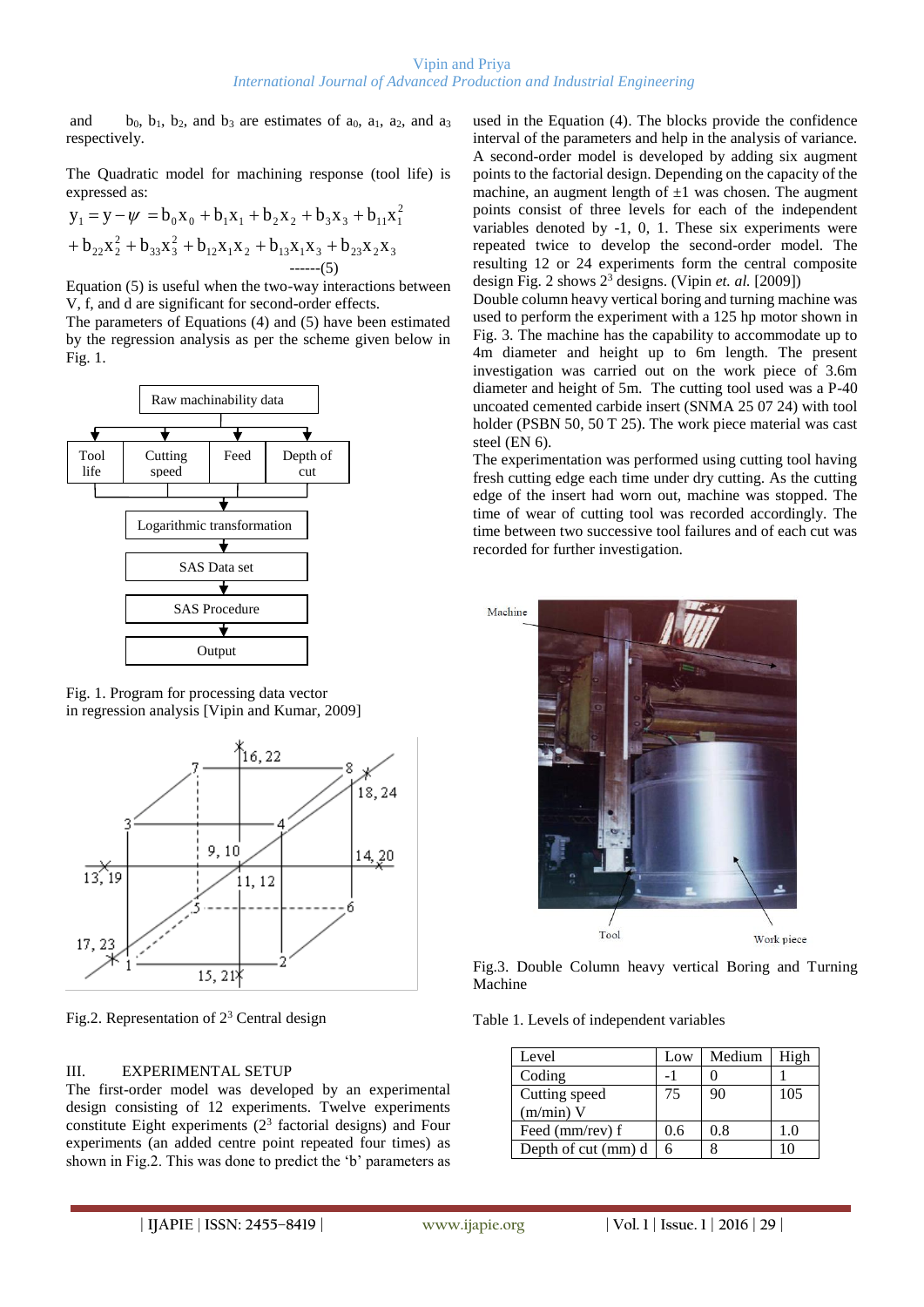### III. RESULTS & ANALYSIS

The levels of independent variables and coding are presented in Table 1. The experimental cutting conditions together with measured tool life values are shown in Table 2.

| <b>Trial</b><br>No. | Coding                    |                  |                  | <b>Tool life</b> |  |
|---------------------|---------------------------|------------------|------------------|------------------|--|
|                     | $\mathbf{X}$ <sup>1</sup> | X <sub>2</sub>   | X3               | (min)<br>T       |  |
| $\mathbf{1}$        | $-1$                      | $-1$             | $-1$             | 42               |  |
| $\overline{2}$      | $\mathbf{1}$              | $-1$             | $-1$             | 21               |  |
| $\overline{3}$      | $-1$                      | $\mathbf{1}$     | $-1$             | 33               |  |
| $\overline{4}$      | $\mathbf{1}$              | $\mathbf{1}$     | $-1$             | 19               |  |
| 5                   | $-1$                      | $-1$             | $\mathbf{1}$     | 32               |  |
| 6                   | $\mathbf{1}$              | $-1$             | $\mathbf{1}$     | 16               |  |
| $\overline{7}$      | $-1$                      | $\mathbf{1}$     | $\mathbf{1}$     | 25               |  |
| 8                   | $\mathbf{1}$              | $\mathbf{1}$     | $\mathbf{1}$     | 14               |  |
| 9                   | $\boldsymbol{0}$          | $\boldsymbol{0}$ | $\overline{0}$   | 21               |  |
| 10                  | $\boldsymbol{0}$          | $\boldsymbol{0}$ | $\boldsymbol{0}$ | 20               |  |
| 11                  | $\overline{0}$            | 0                | $\boldsymbol{0}$ | 19               |  |
| 12                  | 0                         | $\boldsymbol{0}$ | $\boldsymbol{0}$ | 22               |  |
| 13                  | $-1$                      | $\boldsymbol{0}$ | $\boldsymbol{0}$ | 32               |  |
| 14                  | $\mathbf{1}$              | $\overline{0}$   | $\boldsymbol{0}$ | 17               |  |
| 15                  | $\boldsymbol{0}$          | $-1$             | $\boldsymbol{0}$ | 23               |  |
| 16                  | $\boldsymbol{0}$          | $\mathbf{1}$     | $\boldsymbol{0}$ | 19               |  |
| 17                  | $\overline{0}$            | $\overline{0}$   | $-1$             | 26               |  |
| 18                  | 0                         | $\boldsymbol{0}$ | $\mathbf{1}$     | 20               |  |
| 19                  | $-1$                      | $\boldsymbol{0}$ | $\boldsymbol{0}$ | 31               |  |
| 20                  | $\mathbf{1}$              | 0                | $\boldsymbol{0}$ | 18               |  |
| 21                  | $\boldsymbol{0}$          | $-1$             | $\boldsymbol{0}$ | 22               |  |
| 22                  | $\boldsymbol{0}$          | 1                | 0                | 21               |  |
| 23                  | $\overline{0}$            | $\overline{0}$   | $-1$             | 27               |  |
| 24                  | $\overline{0}$            | $\boldsymbol{0}$ | $\mathbf{1}$     | 19               |  |

Table 2. Experimental conditions and results

#### *First***-***order model*

The predicted tool life model for the first 12 block obtained in coded form is:

$$
y' = 5.65 x_0 - 1.96 x_1 - 0.36 x_2 - 0.56 x_3
$$

(6) Table 3. Analysis of variance for 12 tests

| Source      | DF | SS       | <b>MS</b> | F     | P     |
|-------------|----|----------|-----------|-------|-------|
| Regression  | 3  | 0.194209 | 0.064736  | 42.25 | 0.000 |
| Residual    | 8  | 0.012257 | 0.001532  |       |       |
| Error       |    |          |           |       |       |
| Lack of Fit | 5  | 0.010257 | 0.002051  | 3.08  | 0.192 |
| Pure Error  | 3  | 0.002000 | 0.000667  |       |       |
| Total       | 11 | 0.206467 |           |       |       |

Table 3 shows the analysis of variance with the ratio of lack of fit to pure error i.e. F-statistics is 3.08, whilst the P-statistics is 0.192. The model is adequate for determination of tool life prediction. Equation (6) has been transformed in terms of V, f and d for tool life as

$$
T = 446683.592 \, V^{-1.96} f^{-0.36} d^{-0.56} \tag{7}
$$

Metal removal rate  $Q$  (cm<sup>3</sup>/min) is given as:  $Q = V \cdot f \cdot d$  (8)

Tool life decreases with the increase of cutting speed, feed and depth of cut. Cutting speed is the dominant factor, followed by depth of cut and feed because of the respective values of exponents.

Equation 7 is utilized to develop 3D tool-life plots shown in Fig. 4(a)-(c) for different cutting speed, feed and depths of cuts. These 3D plots help to predict the tool life at any zone of the experimental domain.



Fig. 4. 3D plots of first-order tool life model at different cutting speed and feed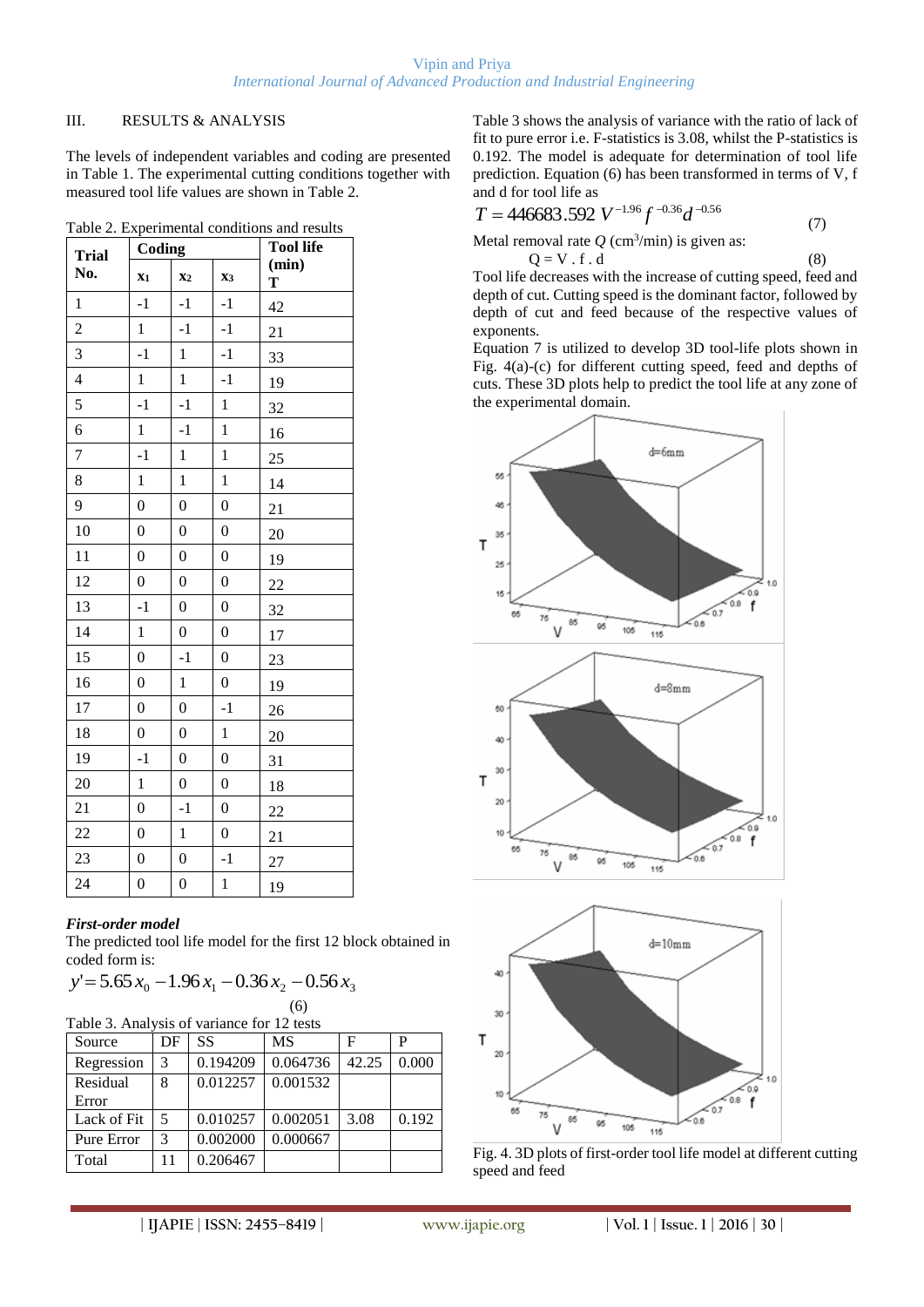

Fig. 5. First-order cutting speed- feed plane for 8.0mm depth of cut

For develop tool-life and metal removal rate contours respectively in the cutting speed–feed plane for depth of cut 8.0mm equation 7 and 8 used as shown in Fig. 5. These contours are used to predict beforehand the tool life and metal removal rate at any zone of the experimental domain. One can also use these contours for comparing various Tool-lives to predict the cutting parameters for predetermined metal removal rate.

## *Second***-***order model*

First-order model was found to be adequate; the second-order model was postulated to extend the variables range in obtaining the relationship between the tool life and the machining independent variables. The model was based on the central composite design with added augment points to the nucleus of the design. The distance of the augment points was 1 unit.

The model equation is given by:

$$
y'=0.19+9.28x_1-3.54x_2-14.7x_3-2.79x_1^2+0.018x_2^2
$$
  
+7.52x<sub>3</sub><sup>2</sup>+1.73x<sub>1</sub>x<sub>2</sub>+0.382x<sub>1</sub>x<sub>3</sub>-0.182x<sub>2</sub>x<sub>3</sub>  
(9)

Tables 4 indicates the analysis of variance for the ratio of lack of fit to pure error i.e. F-statistics is 1.28, whilst the P-statistics is 0.353. The second-order tool life was explained by the model with factors V, f and d.

Table 4. Analysis of variance for second-order model

| Source      | DF | SS       | <b>MS</b> | F     | P     |
|-------------|----|----------|-----------|-------|-------|
| Regression  | 9  | 0.290672 | 0.032297  | 65.31 | 0.000 |
| Residual    | 14 | 0.006923 | 0.000495  |       |       |
| Error       |    |          |           |       |       |
| Lack of Fit | 5  | 0.002873 | 0.000575  | 1.28  | 0.353 |
| Pure Error  | 9  | 0.004050 | 0.000450  |       |       |
| Total       | 23 | 0.297596 |           |       |       |



Fig. 6. 3D plots of second-order tool life model at different cutting speed and feed

10

76  $85$ 

V

QA

106  $145$